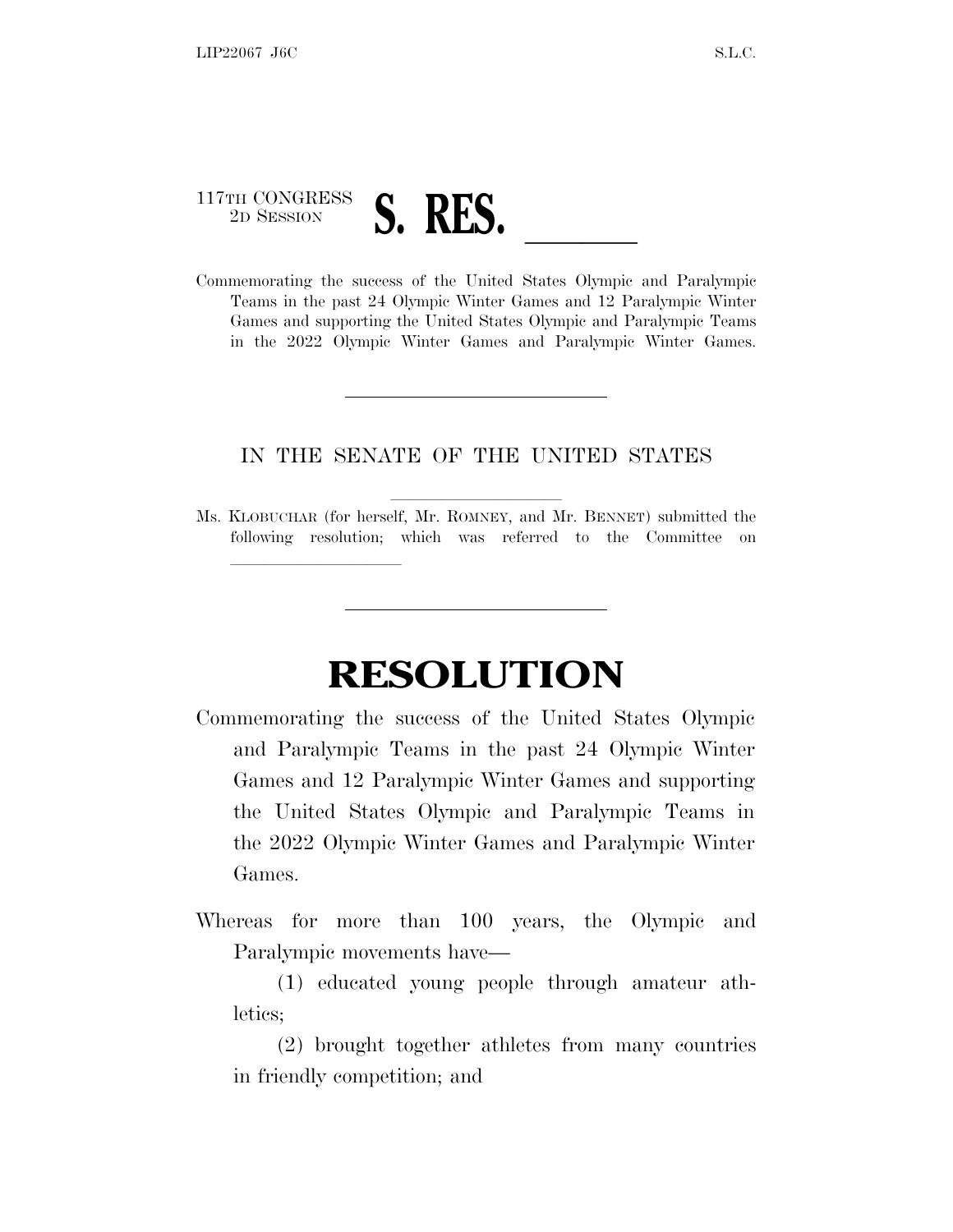2

(3) forged new relationships among athletes bound by friendship, solidarity, and fair play;

- Whereas at the 2022 Olympic Winter Games, 91 nations will compete in 109 events across 15 disciplines in 7 sports, and the United States Olympic and Paralympic Teams (referred to in this preamble as ''Team USA'') will compete in all 7 sports;
- Whereas at the 2022 Paralympic Winter Games, approximately 16 nations will compete in 78 events across 6 disciplines in 2 sports, and Team USA will compete in all 2 sports;
- Whereas at the 2022 Olympic Winter Games, the Team USA roster includes 224 athletes with the largest ever female contingent for Team USA at an Olympic Winter Games;
- Whereas at the 2022 Paralympic Winter Games, the Team USA roster currently includes 10 athletes, and many more athletes are expected to qualify;
- Whereas, during the past 24 Olympic Winter Games, Team USA has won 105 gold medals, 112 silver medals, and 88 bronze medals, totaling 305 medals;
- Whereas, during the past 12 Paralympic Winter Games, Team USA has won 111 gold medals, 119 silver medals, and 85 bronze medals, totaling 315 medals;
- Whereas the people of the United States stand united in respect and admiration for the members of Team USA and the athletic accomplishments, sportsmanship, and dedication to excellence of Team USA;
- Whereas the many accomplishments of Team USA would not have been possible without the hard work and dedication of many parties, including the many sports organizations,